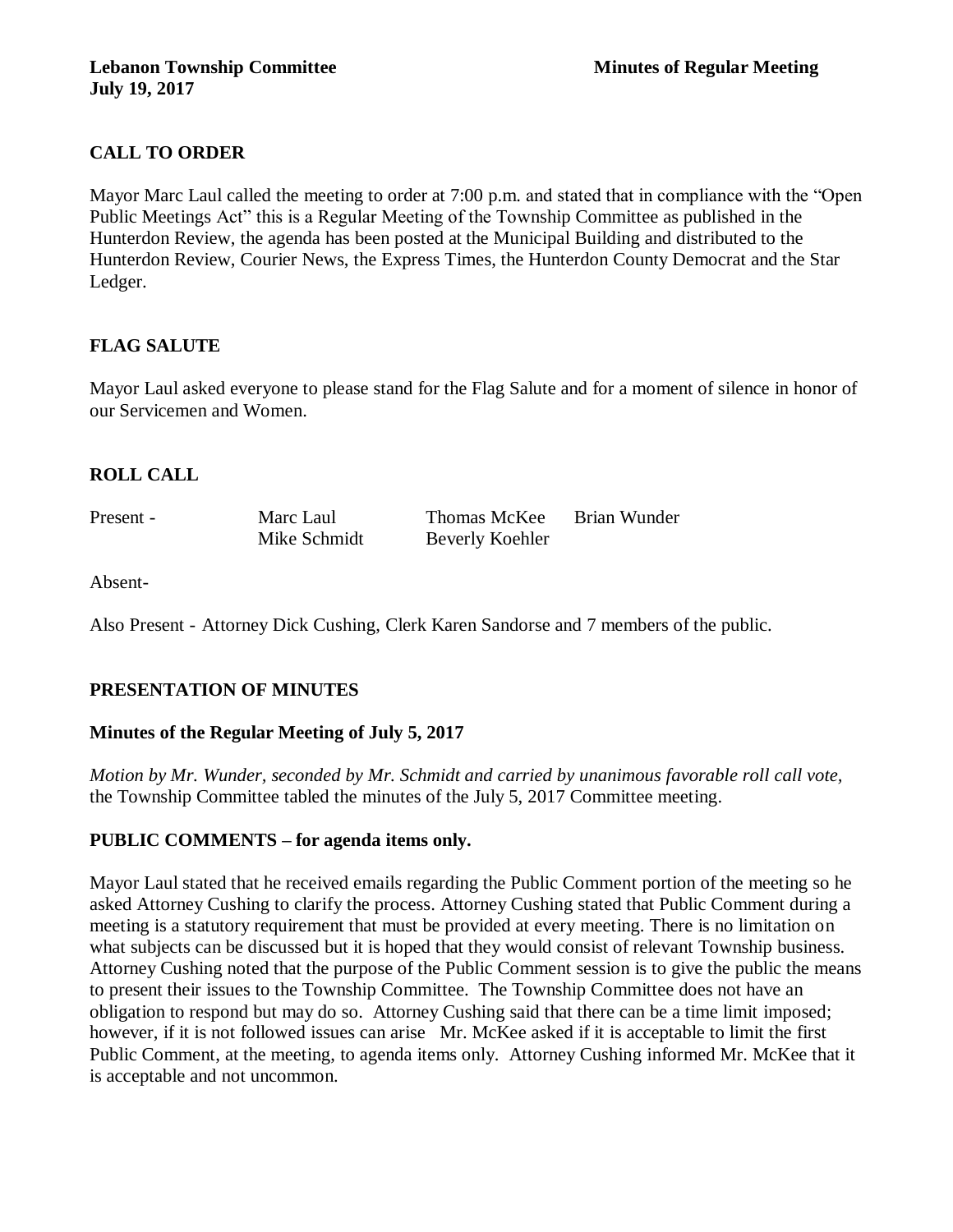LTCM 07/19/2017 Page 2 of 7

*Motion by Mr. Wunder, seconded by Mr. McKee and carried by unanimous favorable roll call vote, the* Township Committee opened the public comment portion of the meeting.

No Comments from the public

*Motion by Ms. Koehler, seconded by Mr. Schmidt and carried by unanimous favorable roll call vote,* the Township Committee closed the public comment portion of the meeting.

#### **ORDINANCE**

**Public Hearing – Postponed to the August 2, 2017 Committee Meeting.** 

### STATE OF NEW JERSEY COUNTY OF HUNTERDON TOWNSHIP OF LEBANON ORDINANCE NO. 2017-04

#### CAPITAL ORDINANCE OF THE TOWNSHIP OF LEBANON, IN THE COUNTY OF HUNTERDON, NEW JERSEY AUTHORIZING VARIOUS PUBLIC IMPROVEMENTS AND ACQUISITIONS IN, BY AND FOR THE TOWNSHIP, APPROPRIATING THEREFOR THE SUM OF \$382,000 AND PROVIDING THAT SUCH SUM SO APPROPRIATED SHALL BE RAISED FROM THE CAPITAL IMPROVEMENT FUND OF THE TOWNSHIP.

#### **RESOLUTIONS**

# **Resolution No. 75-2017 - Extend August 2017 Grace Period**

*Motion by Ms. Koehler, seconded by Mr. Schmidt and carried by unanimous favorable roll call vote,*  the Township Committee approved Resolution No. 75-2017 as written below.

### TOWNSHIP OF LEBANON COUNTY OF HUNTERDON STATE OF NEW JERSEY RESOLUTION NO. 75-2017 EXTEND AUGUST 2017 GRACE PERIOD

WHEREAS the certified 2017 tax rate has been delayed from the Tax Board of Hunterdon County, and

WHEREAS the rate is needed for the property tax bills to be printed, and

WHEREAS there must be twenty-five days from the date of mailing for the return of the quarterly payment before interest is charged,

THEREFORE BE IT RESOLVED, that pursuant to N.J.S.A. 54:4-66 et seq., the payment without interest for the third quarter 2017 taxes will be extended to at least twenty-five days from the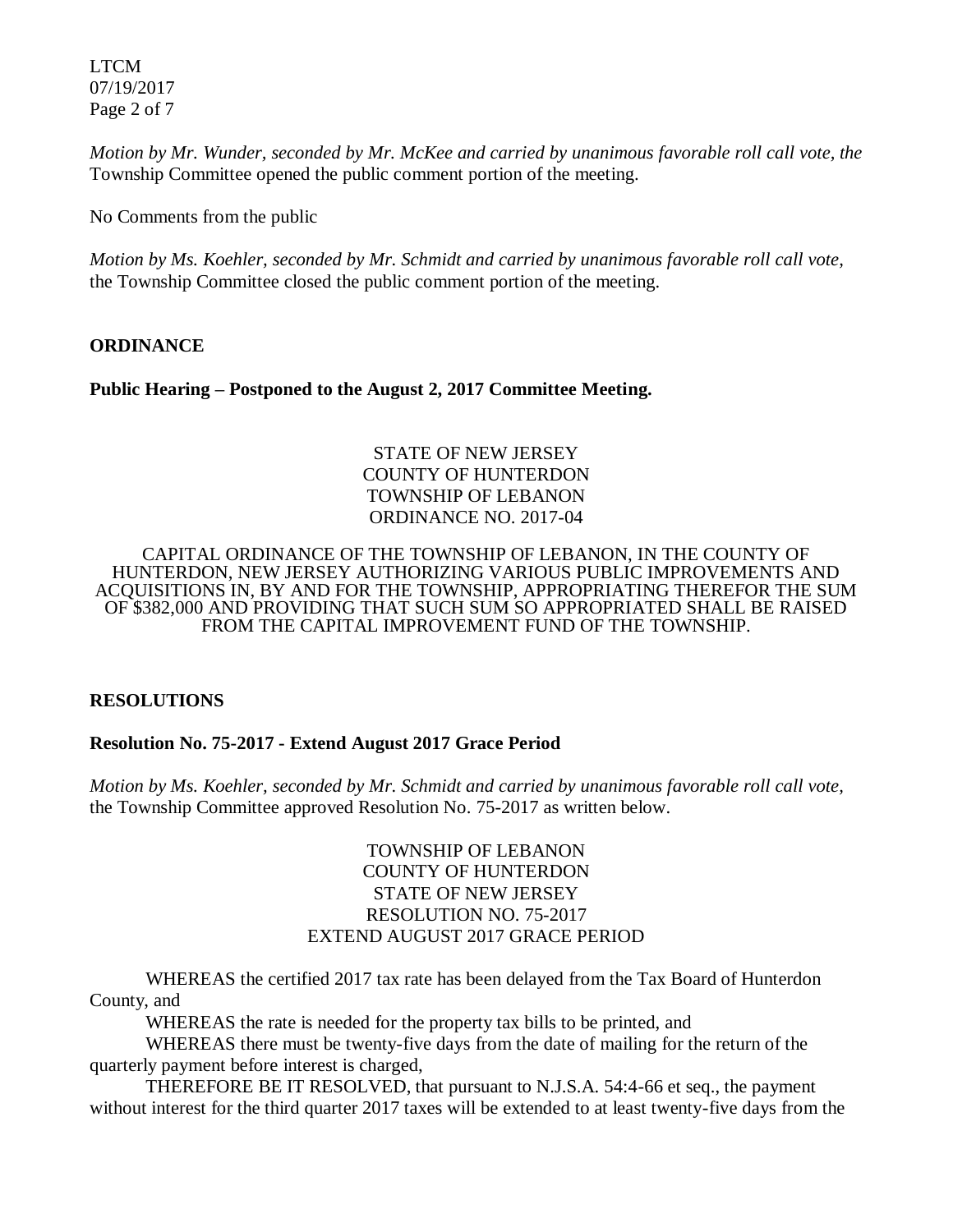LTCM 07/19/2017 Page 3 of 7

mailing of the tax bills, after which time all receipts for the third quarter shall be deemed delinquent with interest accruing from August  $1<sup>st</sup>$ , 2017.

### **Resolution No. 76-2017 - Renewing Plenary Retail Consumption License – Onorosa Inc.**

#### **Tabled**

# **Resolution No. 77-2017 - Renewing Plenary Retail Consumption License- River Styx Inn**

**Tabled**

# **OLD BUSINESS**

# **Memorandum of Understanding – Friends of Memorial Park**

*Motion by Mr. Wunder, seconded by Ms. Koehler and carried by unanimous favorable roll call vote,*  the Township Committee approved the MOU with the Friends of Memorial Park and authorized the Mayor and Clerk to sign.

#### **Ambulance Purchase**

Fire Chief Crampton stated that the Fire Department is comfortable with the proposal provided by Ambulance Network, Inc., for an Osage ambulance, in the amount of \$215,933.00. The ambulance will be purchased through the Houston Galveston Coop.

*Motion by Mr. Wunder, seconded by Mr. Schmidt and carried by unanimous favorable roll call vote,*  the Township Committee rejected all ambulance bids received on the grounds that a better price was found.

*Motion by Mr. Wunder, seconded by Mr. Schmidt and carried by unanimous favorable roll call vote,*  the Township Committee approved the bid submitted by Ambulance Network, Inc., in the amount of \$215,933.00 and for a voucher to be prepared, pending formal authorization from the Township Attorney, relative to purchasing through an out of state coop, Houston Galveston Coop.

# **Museum Addition**

*Motion by Mr. Schmidt, seconded by Ms. Koehler and carried by unanimous favorable roll call vote,*  the Township Committee approved the bid package release date, for the rebid for the museum, as August 3, 2017, bid opening will be held on September 12, 2017 and all bids will be considered for award at the September 20, 2017 Committee meeting. The start date will be sixty (60) days after award of the bid, with the completion date being two hundred and forty (240) days from the Contractor's receipt of the written Notice to Proceed. The pre-conference date is to be determined.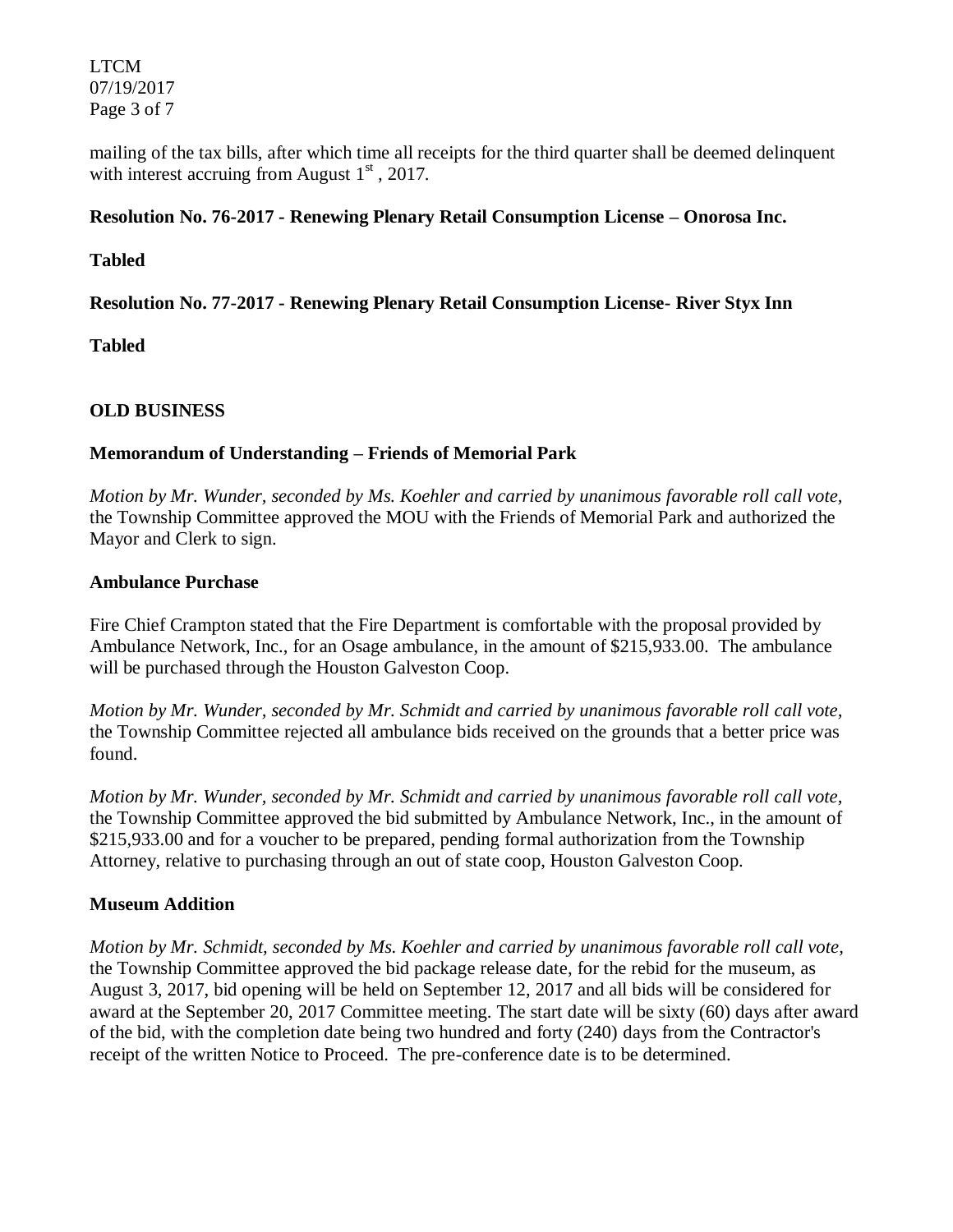LTCM 07/19/2017 Page 4 of 7

#### **LT Environmental and Open Space Appointment**

*Motion by Mr. Schmidt, seconded by Ms. Koehler and carried by unanimous favorable roll call vote,*  the Township Committee endorsed Mayor Laul's appointment of Marty Collett to the LTEOSC, as Alternate #2, term expiring 12/31/2018.

### **NEW BUSINESS**

## **Funding Agreement/Agreement for Assignment of Right to Interests In Real Property – 97 Redmill Road**

*Motion by Mr. Schmidt, seconded by Mr. McKee and carried by unanimous favorable roll call vote,*  the Township Committee approved the Funding Agreement/Agreement for Assignment of Right to Interests In Real Property for 97 Red Mill Road and authorized the Mayor and Clerk to sign.

The Construction Department will oversee the demolition of the structures on the property.

All Green Acres restrictions will apply to the property as would be with any purchase made with open space funds.

### **DPW – Red Mill Road Paving**

Due to the decrease in asphalt prices the DPW will now be able to pave Red Mill Road, from Newport Road to Forge Hill Road. The project will be done on the same budget that was proposed to cover the cost of half of the roadway, Newport Road to Mt. Airy Road.

#### **Recycling Day**

The recycling dumpster was not delivered for July's recycling day. The dumpster will be delivered on Friday for this weekend's recycling drop off.

# **JCP&L**

The Mayor met with Stan Prater of JCP&L regarding the street lights in the Township. Mr. Prater provided a list of street lights but he still needs to confirm that they are all in the Township. The Township may see a savings with the new lighting.

# **Fire Official Gary Apgar – Non-Life Hazard Inspections –**

Fire Official Gary Apgar was present to discuss fees for Non-Life Hazard Use inspections which are required by the State. Mr. Apgar and the Committee reviewed fee schedules from other municipalities for comparison purposes. Mr. Apgar provided the Committee with information on the Non-Life Hazard inspection requirements and the process.

The Committee decided to wait until the end of one full year of Non-Life Hazard inspections to see if the current fees are appropriate to cover costs.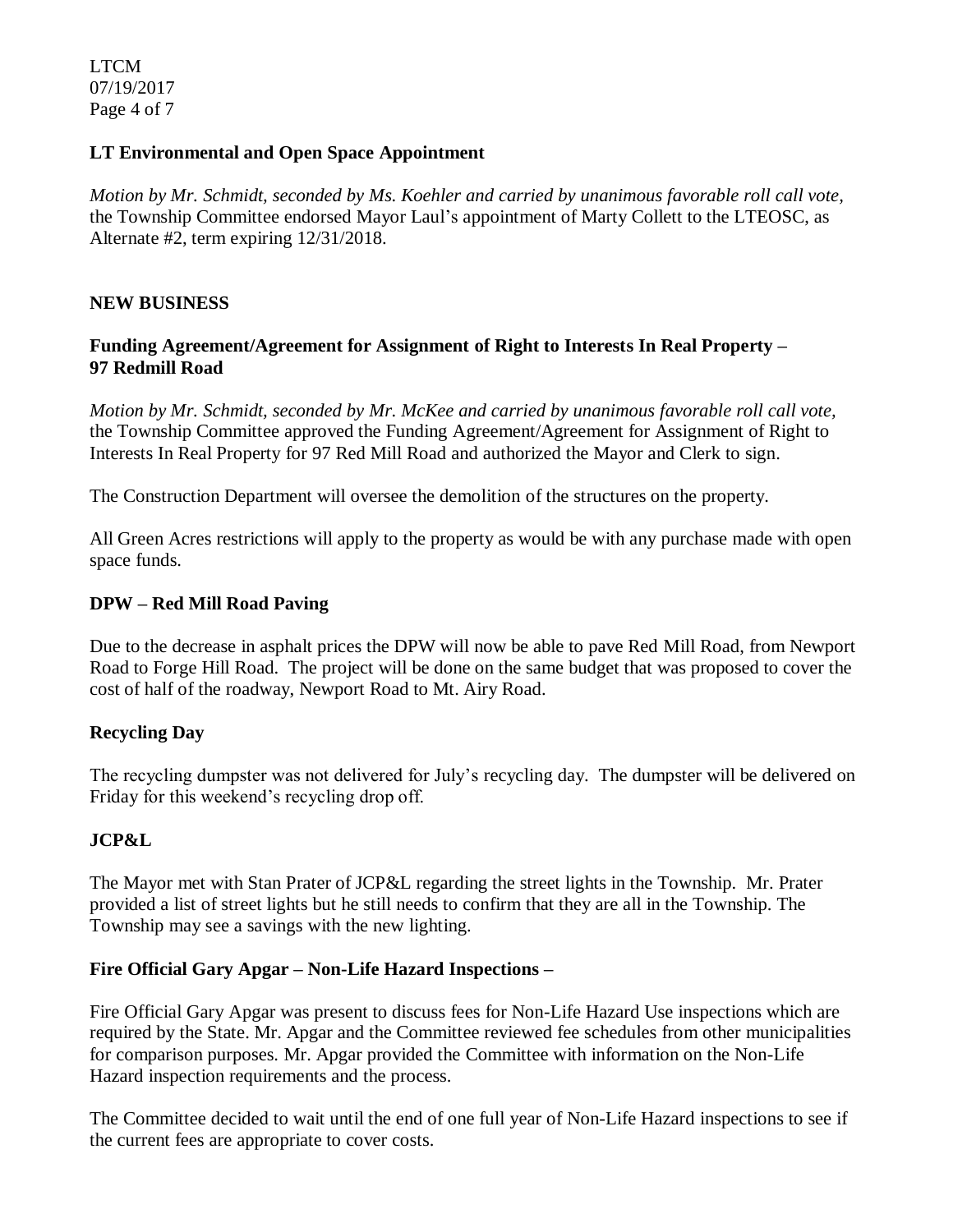LTCM 07/19/2017 Page 5 of 7

*Motion by Ms. Koehler, seconded by Mr. McKee and carried by unanimous favorable roll call vote,*  the Township Committee will keep the fee structure as is and authorized the Fire Official to conduct Non-Life Hazard Use inspections.

# **Fire Inspector Position**

The question was raised at an earlier meeting on whether there is a need for the Township to adopt an ordinance in order to appoint a Fire Inspector to assist the Fire Official. Township Ordinance, Section 214-7c, provides for such hiring; however, the salary ordinance will need to be amended.

# **Fire Official Gary Apgar - Fire Works Permit Fee Apportioned**

The Fire Official suggested to the Committee that a portion of the fees collected for Fire Works Permit be provided to the Fire Department as they provide stand- by services for the event. A portion of the fee cannot be provided to the Fire Department because there is no provision in the law to permit the transfer of the money collected for permit fees.

# **JoAnn Fascenelli – Fall Town Wide Clean Up**

*Motion by Ms. Koehler, seconded by Mr. Schmidt and carried by unanimous favorable roll call vote,*  the Township Committee approved the Fall Town Wide Clean Up to be held on October 21, 2017. The cost for the event will be covered by the Clean Communities Funds.

# **PRESENTATION OF VOUCHERS**

Committee Members provided a description of vouchers exceeding \$1000.00.

*Motion by Ms. Koehler, seconded by Mr. Schmidt and carried by unanimous favorable roll call vote,*  the Township Committee approved the July 19, 2017 bill list, in amount of \$ 68,434.34.

# **CORRESPONDENCE**

- a. NJDEP Green Acres Project No. 1019-17-054 Approval of Green Acres Matching Grant
- b. Tax Collector's Report for the Month of June 2017

# **PUBLIC COMMENTS**

*Motion by Mr. Schmidt, seconded by Mr. Wunder and carried by unanimous favorable roll call vote, the* Township Committee opened the public comment portion of the meeting at 8:04 p.m.

Mr. Bernie Cryan recommended that a project timeline be requested as part of the bids specifications for the museum bathroom.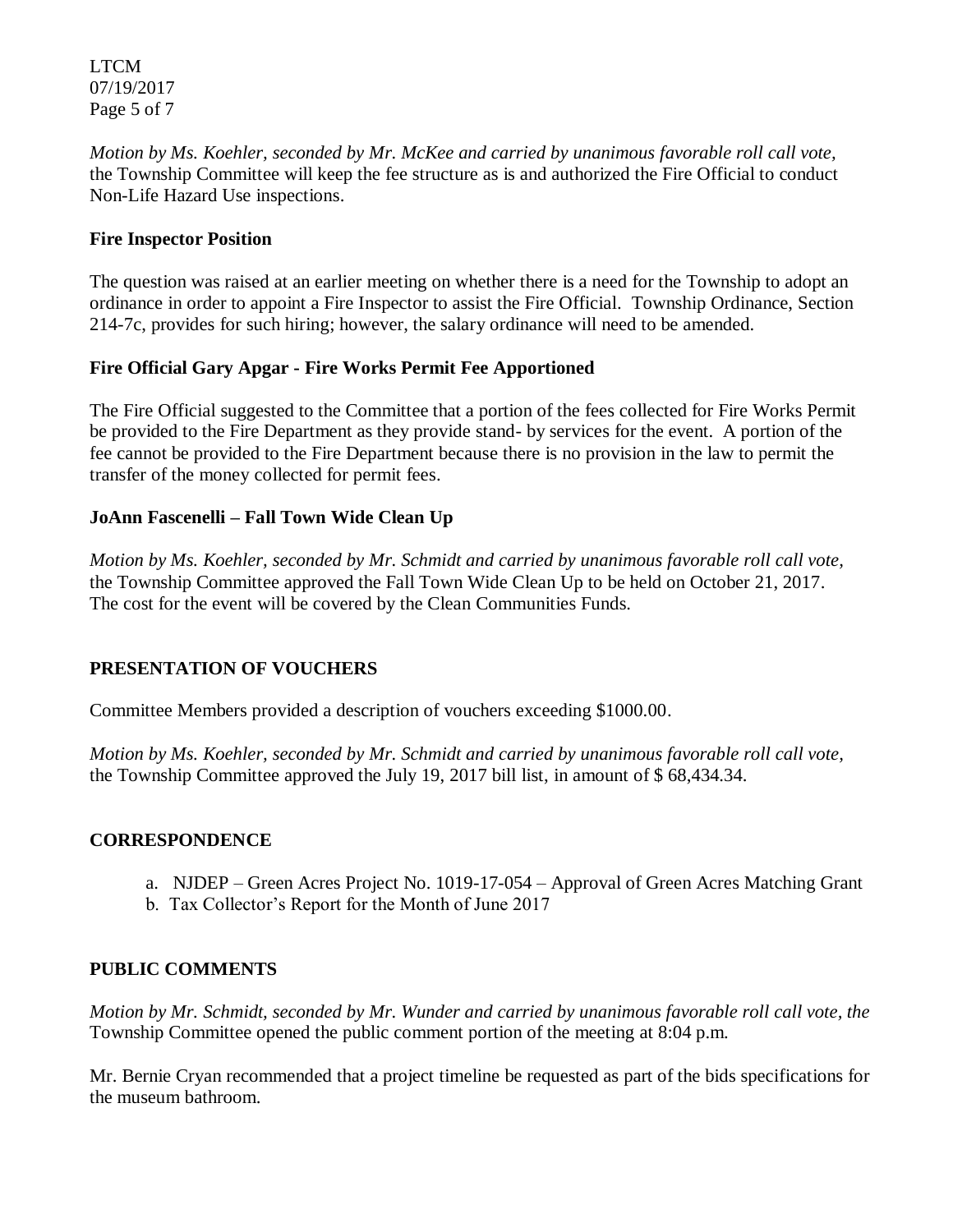LTCM 07/19/2017 Page 6 of 7

*Motion by Mr. Schmidt, seconded by Mr. Wunder and carried by unanimous favorable roll call vote,* the Township Committee closed the public comment portion of the meeting at 8:06 p.m.

#### **EXECUTIVE SESSION**

#### **Resolution No. 76 -2017 –Executive Session**

*Motion by Ms. Koehler, seconded by Mr. Schmidt and carried by unanimous favorable roll call vote, the* Township Committee approved Resolution No. 76-2017 and convened in executive session at 8:15p.m.

It is not anticipated that action will be taken when the Public Meeting is reconvened.

#### TOWNSHIP OF LEBANON COUNTY OF HUNTERDON STATE OF NEW JERSEY RESOLUTION NO. 76-2017 RESOLUTION AUTHORIZING EXECUTIVE SESSION

WHEREAS, the Open Public Meetings Act; *N.J.S.A.* 10:4-6 *et seq*., declares it to be the public policy of the State to insure the right of citizens to have adequate advance notice of and the right to attend meetings of public bodies at which business affecting the public is discussed or acted upon; and

WHEREAS, the Open Public Meetings Act also recognizes exceptions to the right of the public to attend portions of such meetings; and

 WHEREAS, the Mayor and Committee find it necessary to conduct an executive session closed to the public as permitted by the *N.J.S.A*. 40:4-12; and

 WHEREAS, the Mayor and Committee will reconvene in public session at the conclusion of the executive session;

 NOW, THEREFORE, BE IT RESOLVED by the Mayor and Committee of the Township of Lebanon, County of Hunterdon, State of New Jersey that they will conduct an executive session to discuss the following topic(s) as permitted by *N.J.S.A*. 40:4-12:

\_\_\_\_\_\_A matter which Federal Law, State Statute or Rule of Court requires be kept confidential or excluded from discussion in public (Provision relied upon:

\_\_\_\_\_\_\_\_\_\_\_\_\_\_\_\_\_\_\_\_\_\_\_\_\_\_\_\_\_\_\_\_\_\_\_\_\_\_\_\_\_\_\_\_\_\_\_\_\_\_\_\_\_);

\_\_\_\_\_\_A matter where the release of information would impair a right to receive funds from the federal government;

\_\_\_\_\_\_A matter whose disclosure would constitute an unwarranted invasion of individual privacy;

X A collective bargaining agreement, or the terms and conditions thereof (Specify contract:

#### \_\_\_\_\_\_\_\_\_\_\_\_\_\_\_\_\_\_\_\_\_\_\_\_\_\_\_\_\_\_\_\_\_\_\_\_\_\_\_\_\_\_\_); **CWA Local 1040**

 A matter involving the purpose, lease or acquisition of real property with public funds, the setting of bank rates or investment of public funds where it could adversely affect the public interest if discussion of such matters were disclosed; Real Estate Acquisitions

\_\_\_\_\_\_Tactics and techniques utilized in protecting the safety and property of the public provided that their disclosure could impair such protection;

\_\_\_\_\_\_Investigations of violations or possible violations of the law;

 $X$  Pending or anticipated litigation or contract negotiation in which the public body is or may become a party; (The general nature of the litigation or contract negotiations is**: Mid-Atlantic Salt Litigation and Contract Negotiations – NHVRHS District for certain matters.**